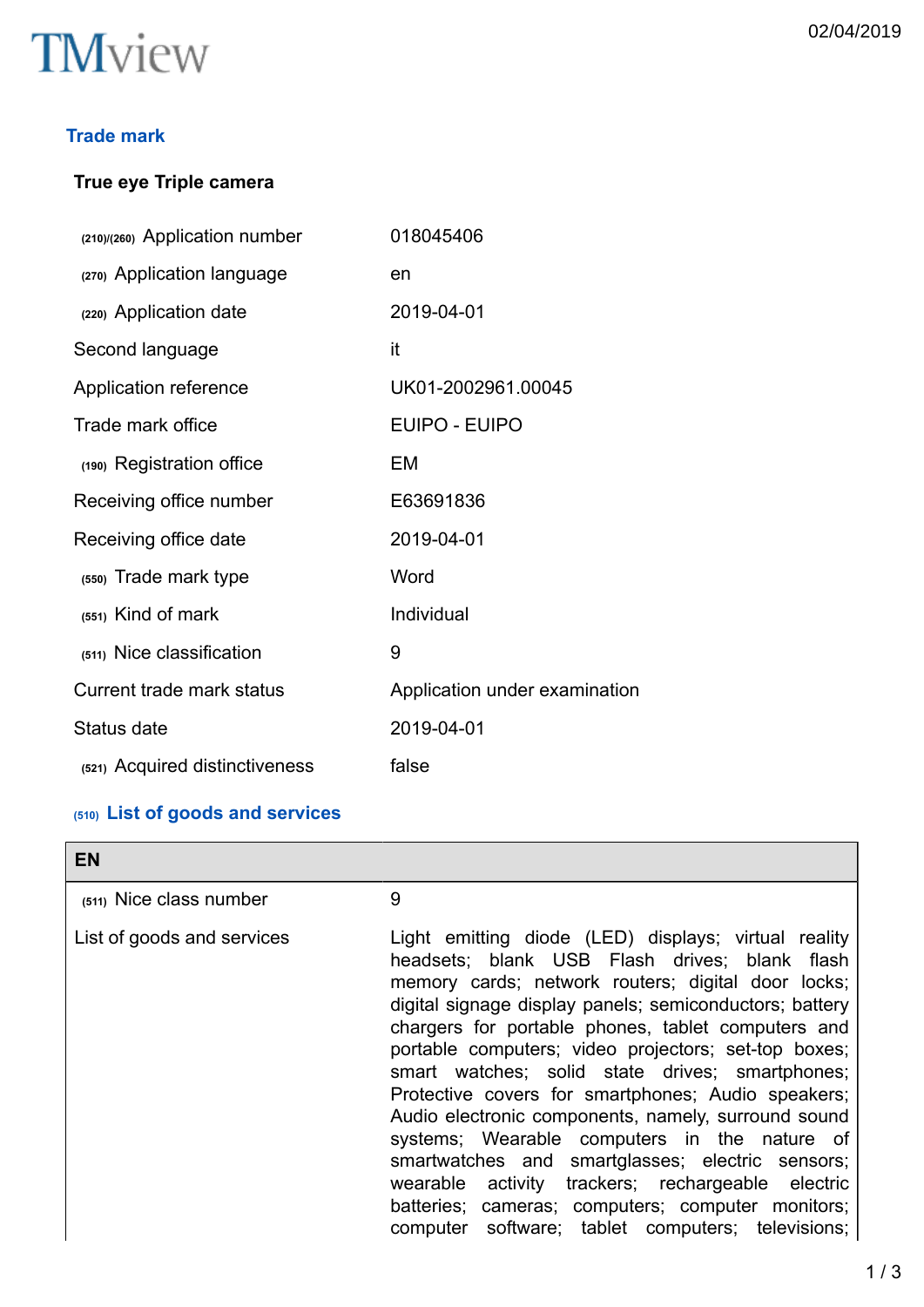┑

# **TM**view

| EN |                                                                                                                                                                               |
|----|-------------------------------------------------------------------------------------------------------------------------------------------------------------------------------|
|    | headphones; portable computers; mobile telephones;  <br>Cameras for mobile devices; camera lenses for mobile<br>devices; Computer software for cameras for mobile<br>devices. |

#### **(730)/(731)/(732)/(733) Owner**

No entry for application number EM500000018045406

### **(740) Representative**

| Representative identifier                    | 10683                       |
|----------------------------------------------|-----------------------------|
| Name                                         | <b>FIELDFISHER LLP</b>      |
| Legal entity                                 | Legal Person                |
| Representative kind                          | Association                 |
| Representative nationality code              | GВ                          |
| Representative incorporation<br>country code | <b>GB</b>                   |
| Incorporation region                         | London, City of             |
| Address country                              | GВ                          |
| Address country                              | GB                          |
| <b>Street</b>                                | Riverbank House 2 Swan Lane |
| City                                         | London                      |
| <b>State</b>                                 | London, City of             |
| Postcode                                     | EC4R 3TT                    |

#### **(750) Correspondence address**

#### **(350) Seniority**

No entry for application number EM500000018045406

## **Exhibition priority**

No entry for application number EM500000018045406

#### **Priority**

No entry for application number EM500000018045406

### **International registration transformation**